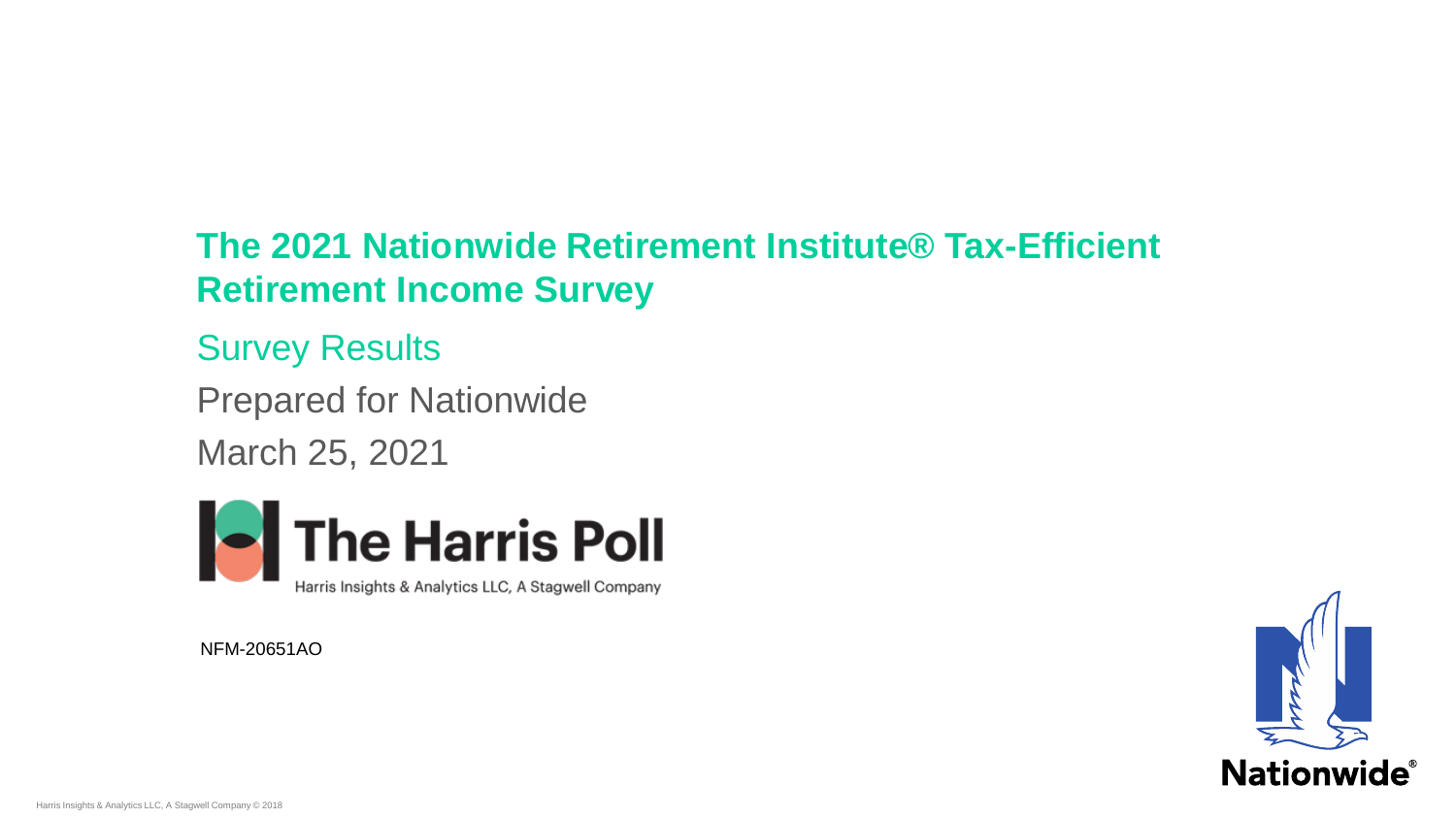#### **Research Method**

**Mode:** 

Online survey: Harris on Demand



| <b>Sample</b><br>Size:                                                 | <b>3,002 Total</b>    |  |
|------------------------------------------------------------------------|-----------------------|--|
| <b>Field Dates:</b>                                                    | March $9 - 11$ , 2021 |  |
| <b>Qualification Criteria:</b><br>• Resident of the US<br>• Age: $18+$ |                       |  |

#### **Weighting:**

U.S. adult general population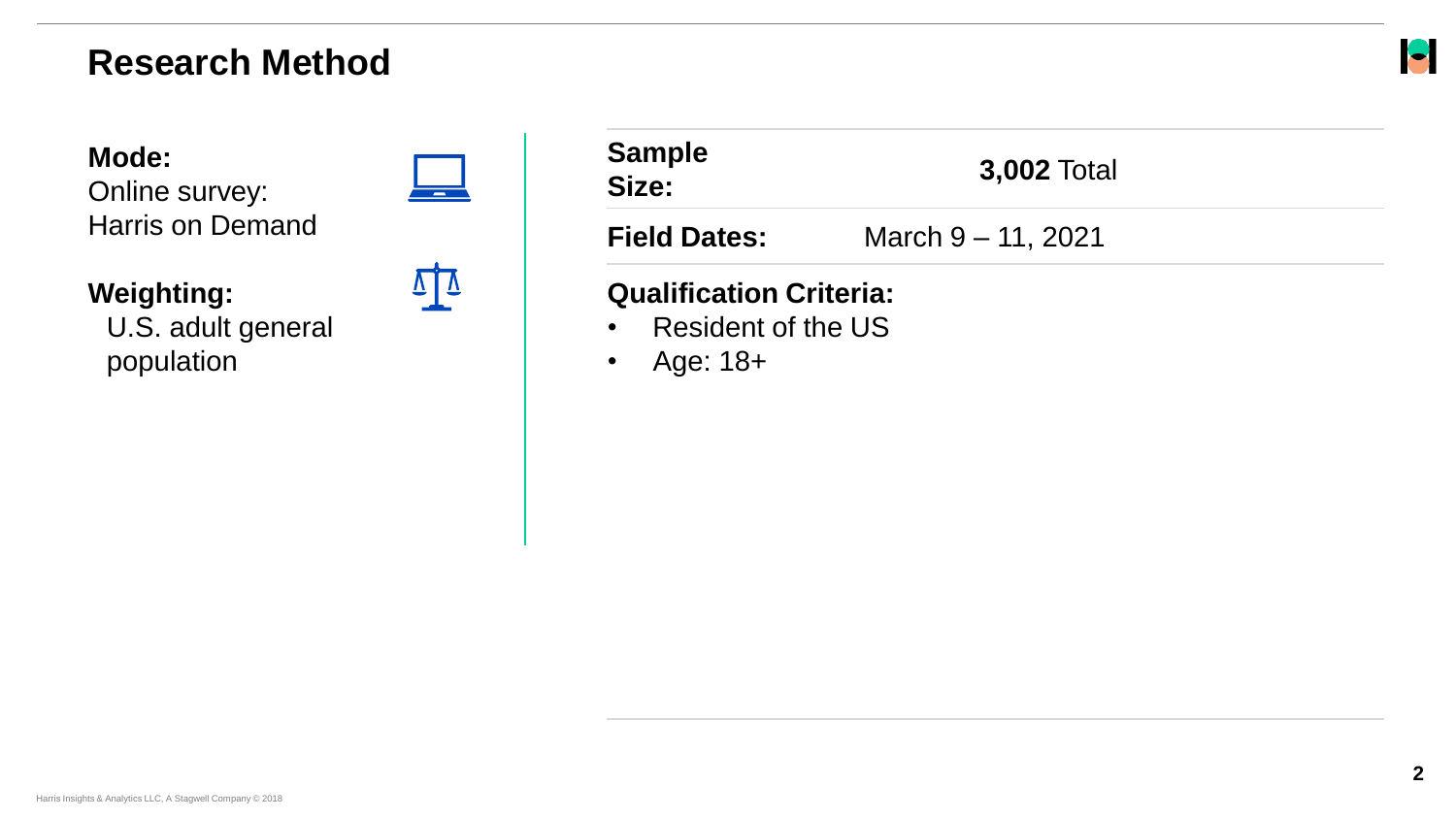

## **COVID-19 has changed how Americans manage their financial lives**

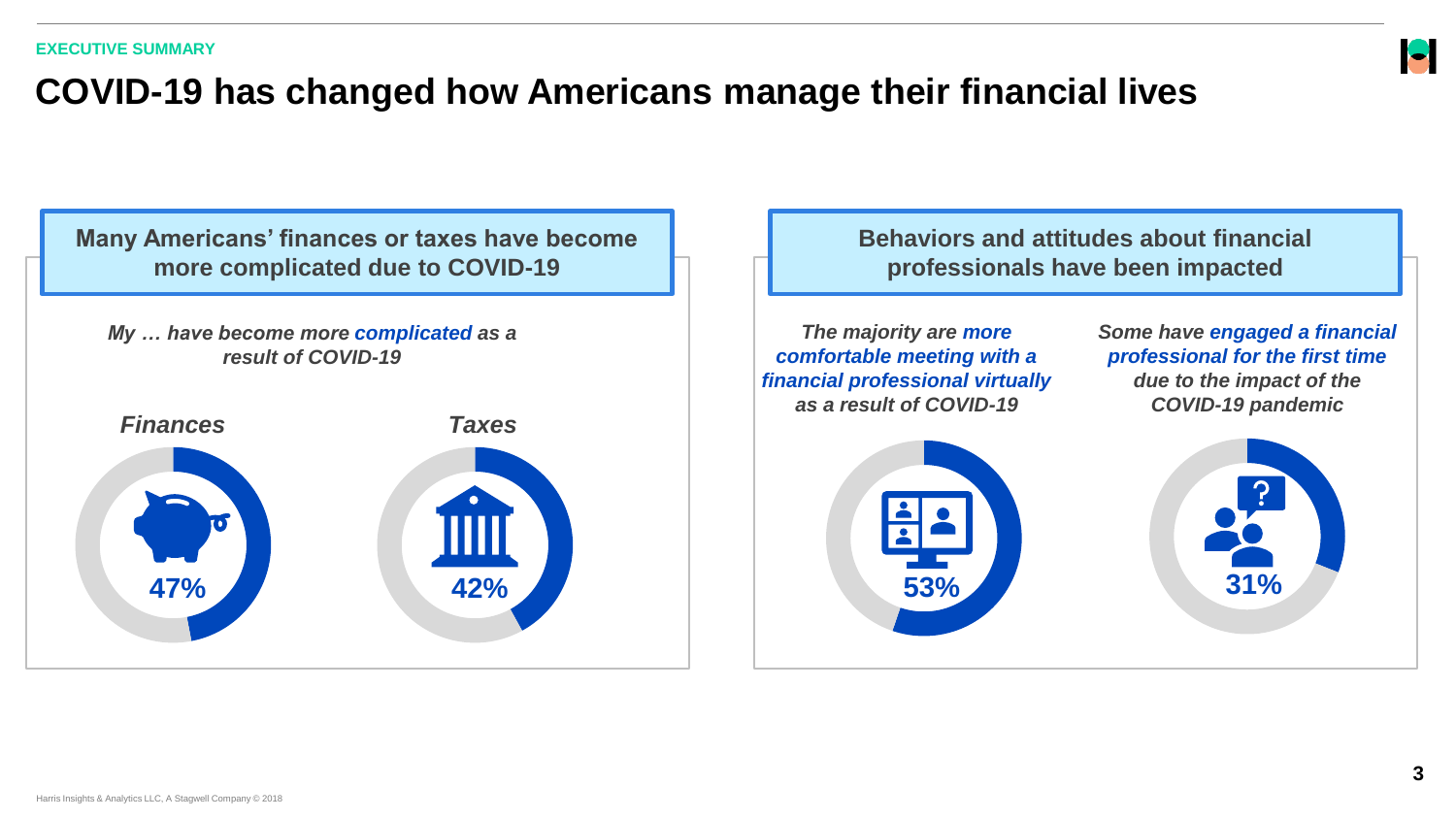#### **COVID-19 has impacted retirement savings and planning**

**Most of the impact of COVID-19 on non-retirees' and retirees' retirement plans have been negative**

*Among non-retirees, some say*

- ↓ *I have saved less or stopped saving for retirement for reasons other than losing my job (14%)*
- ↓ *I have saved less or stopped saving for retirement due to losing my job (13%)*
- ↓ *I am pushing back my retirement date (12%)*
- ↓ *I no longer plan to retire (7%)*
- ↓ *I have been forced into retirement due to losing my job (4%)*

*I have or I am likely to withdraw money from my retirement plan early because of the pandemic (%Agree)* **37%**



**COVID-19 made Americans think about taxes and retirement income or reevaluating retirement plans**

*I think it is more important now than it was before for me to develop a strategy to address my taxes in retirement*

**62%** *Agree*

*I worry more now than I did before about what taxes will do to my retirement income*

**51%** *Agree*

*I am reevaluating my retirement/retirement plans to assess the financial impact of COVID-19*

**46%** *Agree*

 $\blacktriangleright$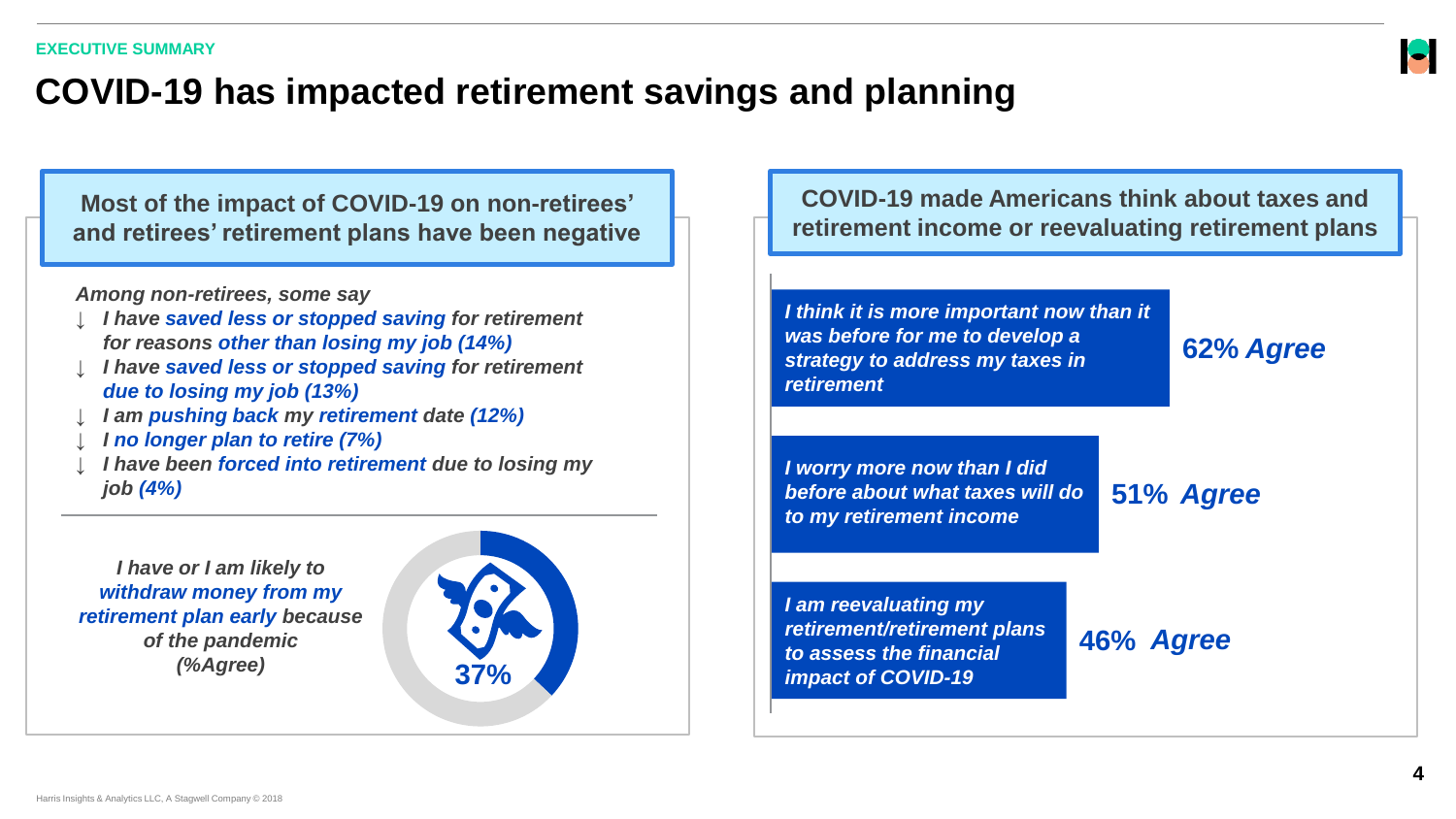#### **Many Americans could use help managing their taxes now and in retirement**

**Most Americans expect their taxes to increase in the next four years and most agree it's more important to minimize taxes now than in retirement**

*Most Americans expect their taxes to go up significantly in*  **60%** taxes to go up significantly in the next four years **50%** 



*Most Americans agree it is more important to minimize* 

**More Americans should plan for taxes in retirement and there is a desire to do that with financial professionals**

*Most American rarely consider the taxes they will pay/are paying in retirement*



*Half of Americans go to a financial professional, tax accountant, or retirement plan provider to get advice specifically on taxes in retirement yet 3 in 10 do not get tax planning advice for retirement*

*taxes now than in retirement Half of Americans would switch financial professionals for someone who could help them plan for taxes in retirement*



**57%**

**The worries of retirees about taxes in retirement should serve as a warning to non-retirees**

*I did not consider how tax rates in retirement would affect my retirement income when I was planning for retirement*

**42%** *Agree*

*I wish I would have better prepared for paying taxes in retirement*

**41%** *Agree*

*I am terrified of what tax rates during my retirement will do to my retirement income*

**36%** *Agree*

 $\blacksquare$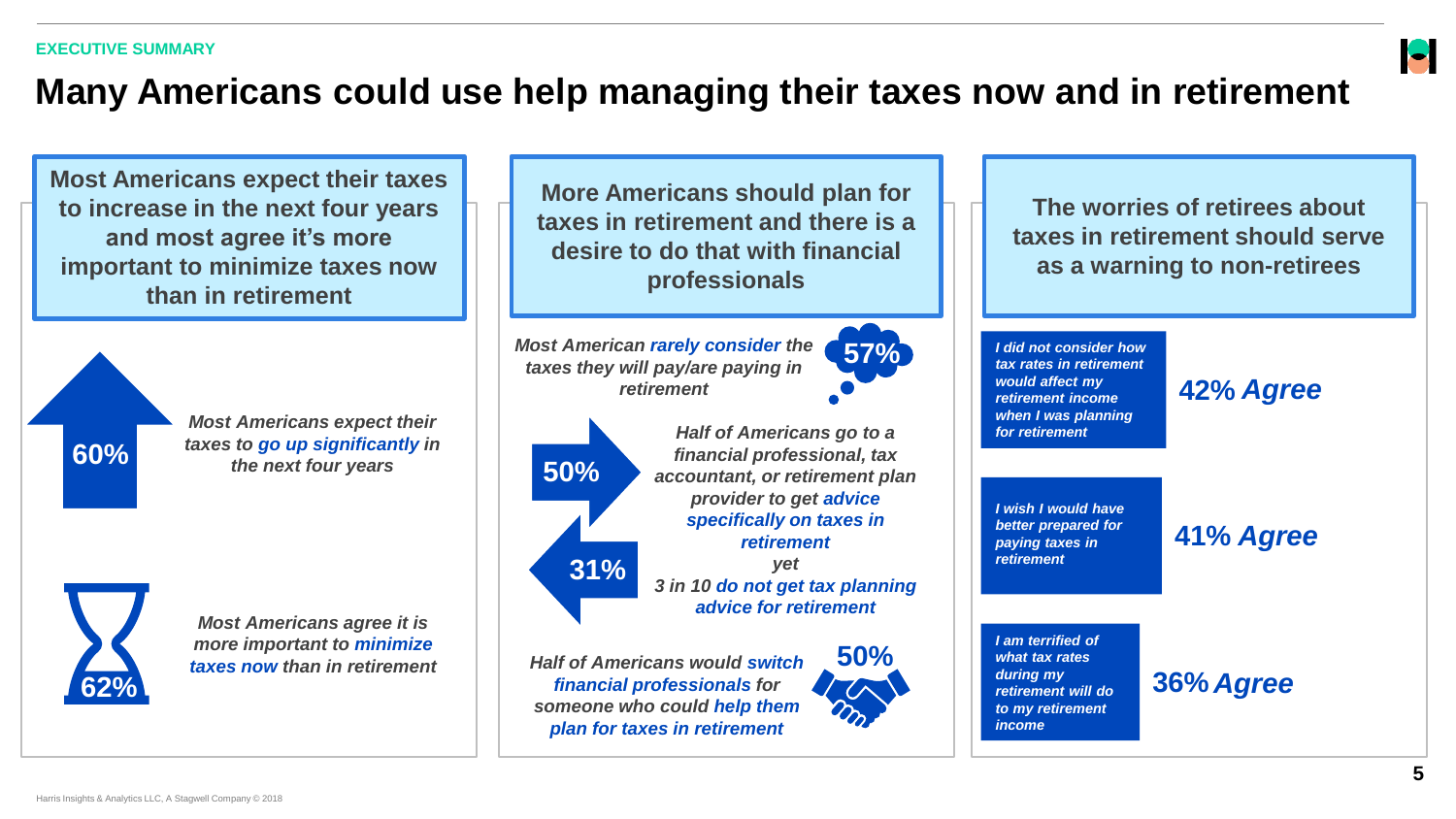#### **COVID-19 & FINANCES**

## **The COVID-19 pandemic has made finances and taxes more complicated for many Americans**

In addition, a majority are more comfortable meeting with a financial professionally as a result of COVID-19 and 3 in 10 have even engages a financial professional for the first time due to the impact of the COVID-19 global pandemic.



Compared to the April 2020 survey, more agree they have engaged a financial professional for the first time due to the impact of the COVID-19 global pandemic (31% vs 24% in April 2020)

- Millennials and Gen Xers are more likely than Boomers to agree they are more comfortable meeting with a financial professional virtually as a result of COVID-19 (64% and 58% vs 40%, respectively)
- Millennials are more likely than Gen Xers and Boomers to agree their finances have become more complicated as a result of COVID-19 (62% vs 51% and 27%, respectively)
- Millennials are more likely to agree their taxes have become more complicated as a result of COVID-19 compared to Gen Xers and Boomers (58% vs 45% and 24%)
- Millennials are more likely than Gen Xers and Boomers to have engaged a financial professional for the first time due to the impact of the COVID-19 global pandemic (48% vs 32% and 12%)

 $\blacksquare$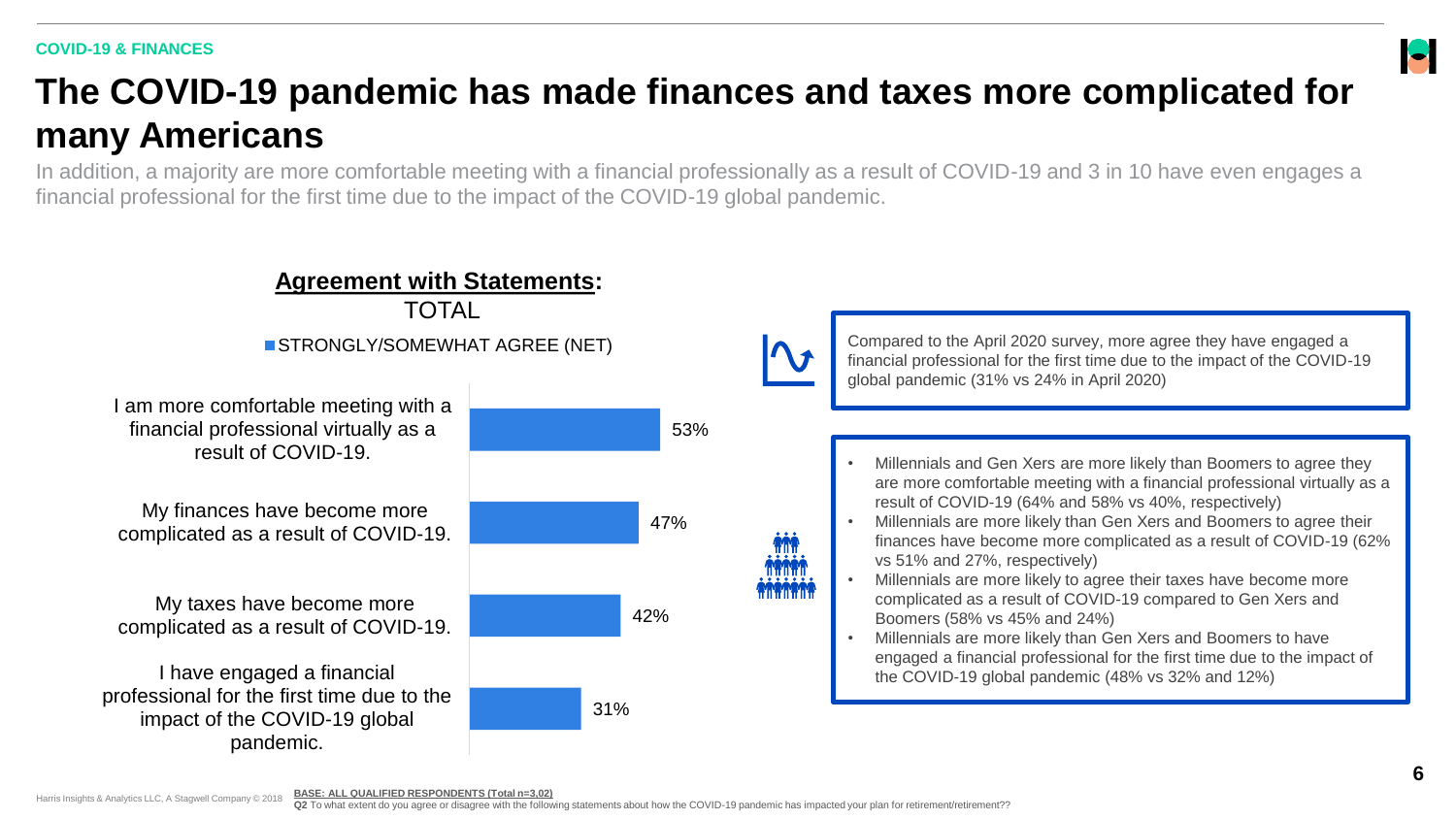## **A slight majority of non-retired Americans have had their retirement plans impacted by the COVID-19 pandemic**

While many non-retired Americans' retirement plans have been impacted negatively by the COVID-19 pandemic, 14% report they have been able to save more for retirement and 49% have not had their retirement plans impacted.

#### **COVID-19 Pandemic Impact on Retirement Plans/Saving:**



• Non-retired Millennials are more likely to have saved less or stopped saving due to losing their job compared to Gen Xers and Boomers (18% vs 10% and 6%, respectively) • Non-retired Millennials and Gen Xers are more likely than Boomers to have saved less or stopped saving for retirement for reasons other than losing their job (16% and 15% vs 9%, respectively) Non-retired men are more likely than women to have delayed or no longer plan to retire (22% vs 16%, respectively) There are fewer non-retired Americans who report the retirement plans have not been impacted by the COVID-19 pandemic compared to the May 2020 survey (49% vs 62%, respectively)

\*\*Includes I have saved less or stopped saving for retirement due to losing my job AND I have saved less or stopped saving for reasons other than losing my job

**BASE: ALL NON-RETIRED QUALIFIED RESPONDENTS (Total n=2,303)**

 $\blacktriangleright$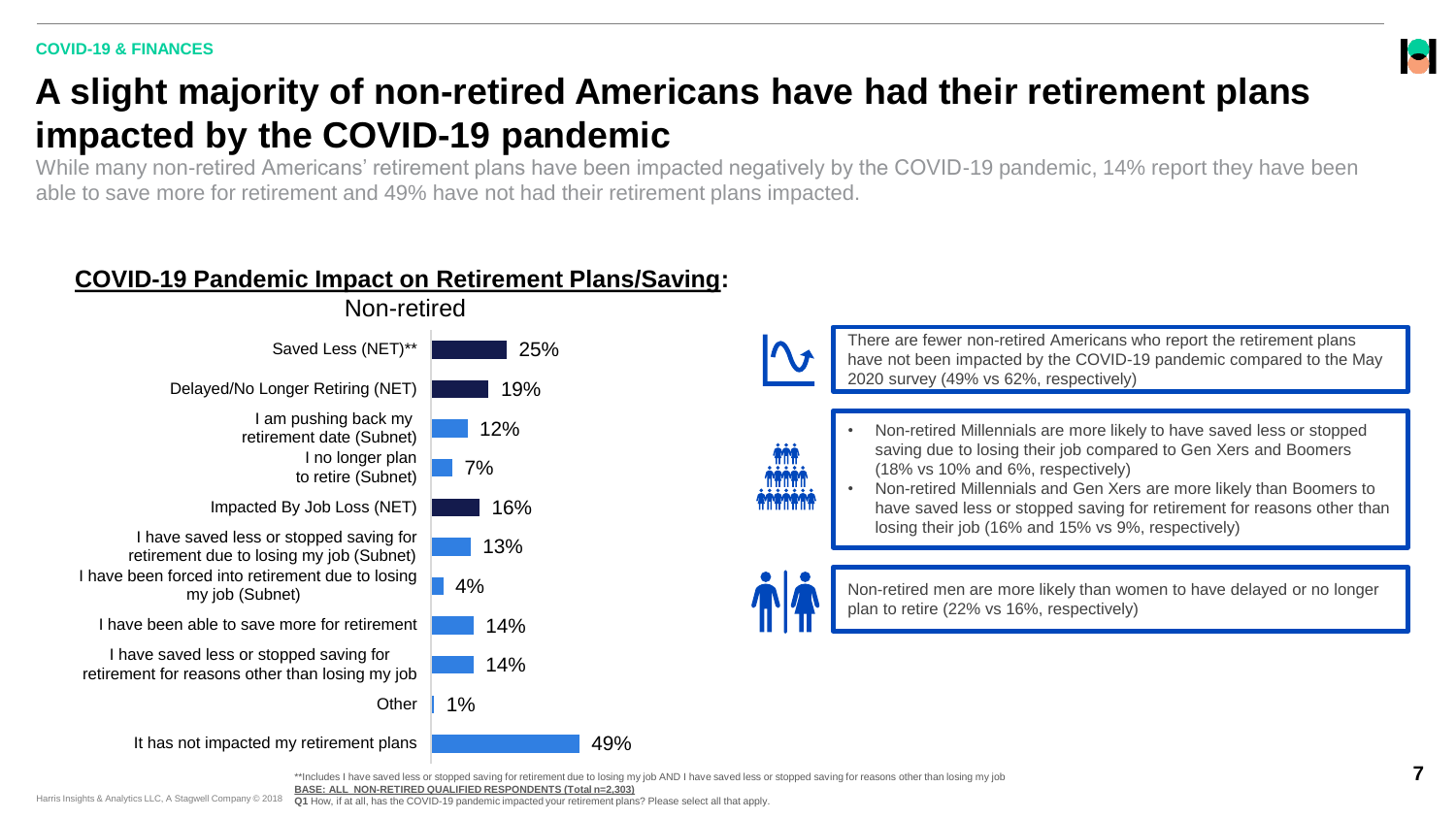#### **COVID-19 made Americans think about taxes and retirement income and some are reevaluating retirement plans**

Almost half report they are reevaluating their retirement/retirement plans to assess the financial impact of COVID-19. In fact, about 2-in-5 indicate they have or are likely to withdraw money from their retirement plan early because of the pandemic.



 $\blacksquare$ 

**Q2** To what extent do you agree or disagree with the following statements about how the COVID-19 pandemic has impacted your plan for retirement/retirement??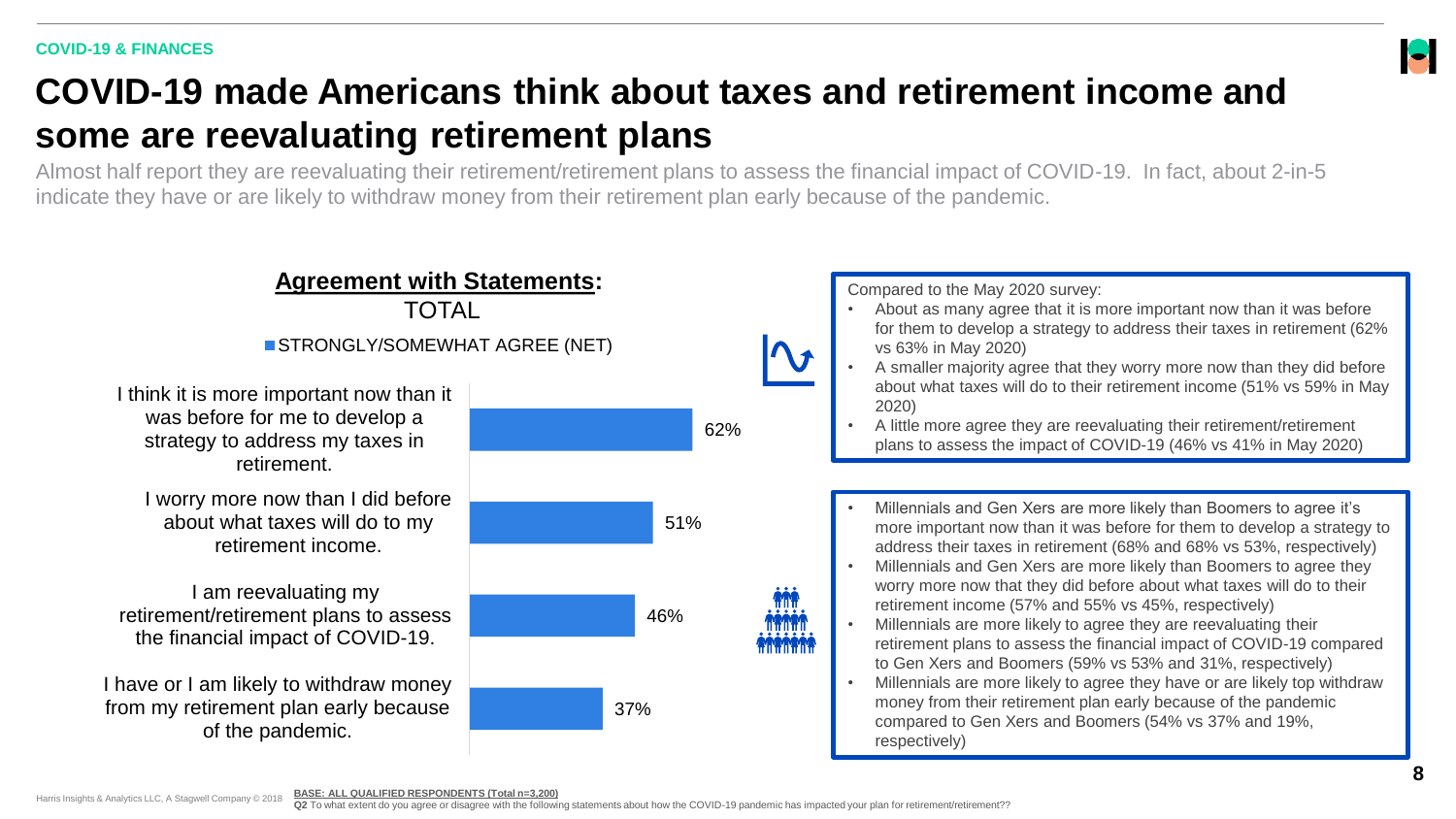#### **COVID-19 & FINANCES**

# **Most Americans expect their taxes to go up significantly in the next four years**

About as many Americans report they know how to use tax planning to get the desired outcome that they would like from the IRS during tax season.



 $\blacksquare$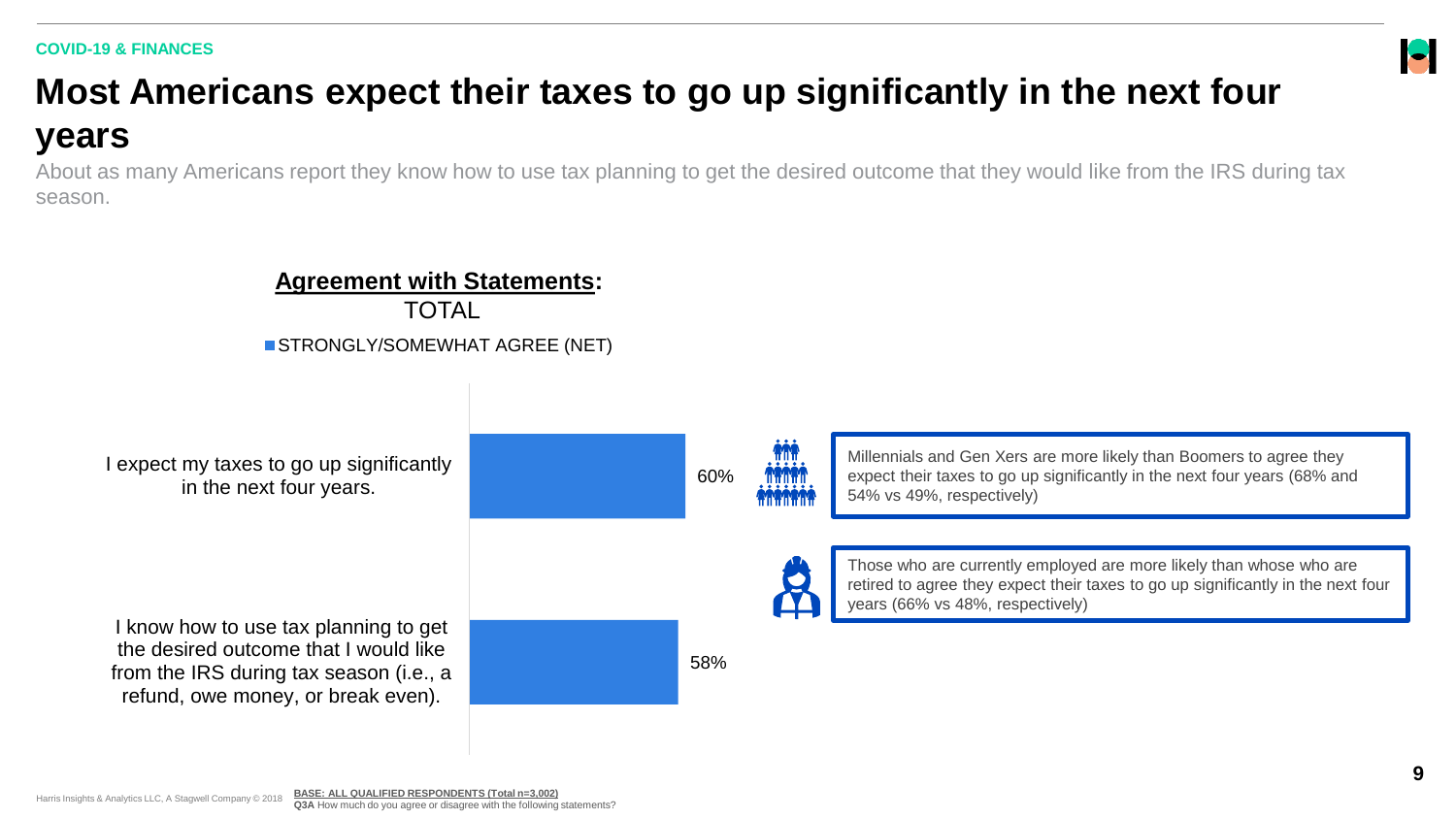

## **Almost half of American adults would like advice on how to receive a tax benefit from itemizing, given the newer \$10,000 state and local taxes deduction limit**

Two in five American adults would like to get professional advice on how to adjust their investments in case of potential increases in capital gains taxes and two in five would like advice from a financial professional in how to use annuities and life insurance products that may be less impacted by any increases in capital gains taxes.



Millennials are more likely than Gen Xers and Boomers to

- Report they would like advice on how to receive a tax benefit from itemizing, given the newer \$10,000 state and local taxes deduction limit (55% vs 48% and 38%, respectively)
- In 2021, would like to get professional advice on how to adjust their investments in case of potential increases in capital gains taxes (52% vs 42% and 32%)
- They'd like advice from a financial professional on how to use annuities and life insurance products that may be less impacted by any increases in capital gains taxes (52% vs 45% and 30%)
- In 2021, they got professional advice on how to adjust my investments in case of potential increases in capital gains taxes (40% vs 29% and 23%)

- Those who are employed are more likely than the retired to
- Report they would like advice on how to receive a tax benefit from itemizing, given the newer \$10,000 state and local taxes deduction limit (55% vs 36% respectively)
- In 2021, would like to get professional advice on how to adjust their investments in case of potential increases in capital gains taxes (51% vs 31%)
- They'd like advice from a financial professional on how to use annuities and life insurance products that may be less impacted by any increases in capital gains taxes (51% vs 30%)
- In 2021, they got professional advice on how to adjust my investments in case of potential increases in capital gains taxes (39% vs 24%)

Harris Insights & Analytics LLC, A Stagwell Company © 2018

**10**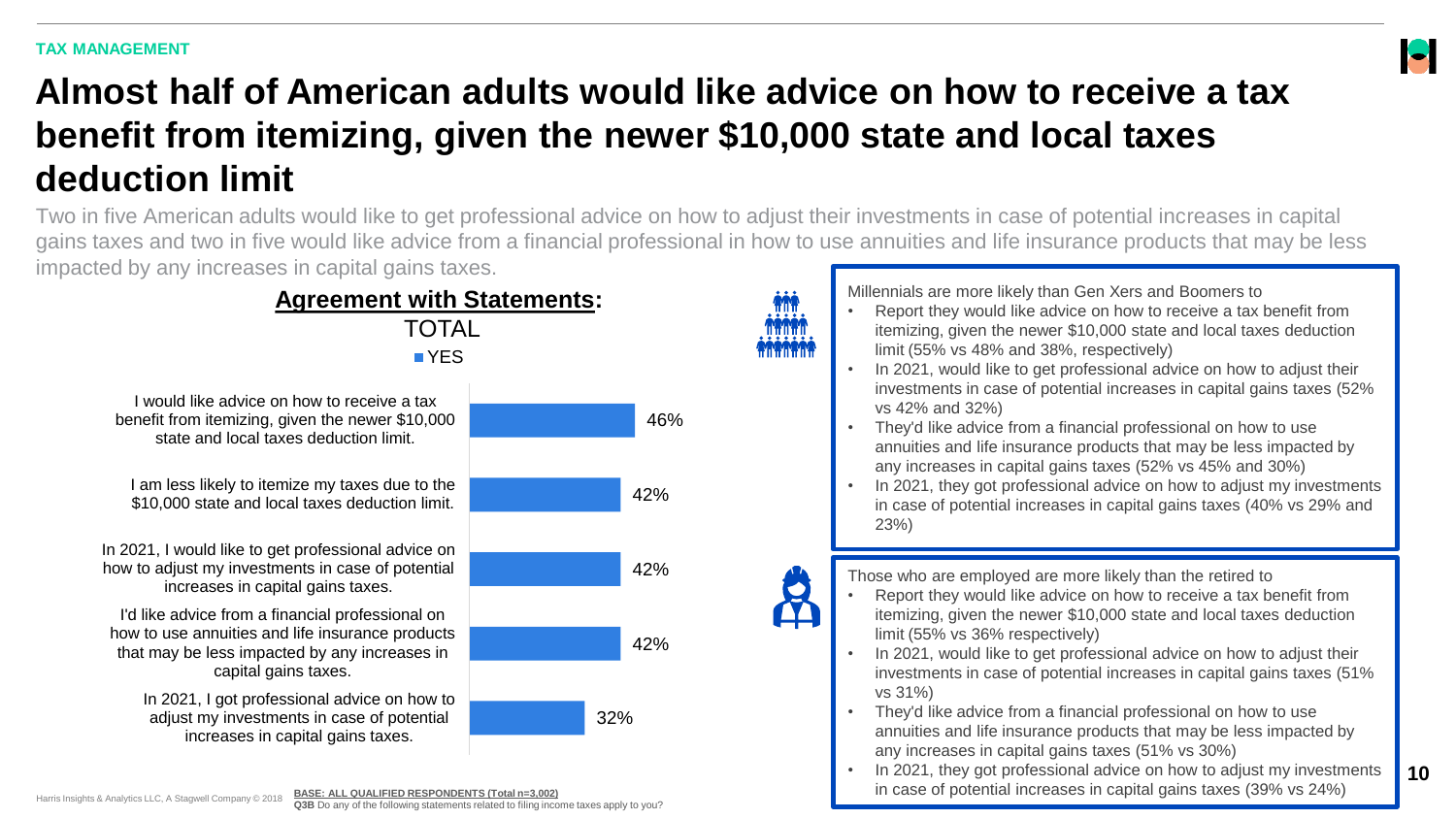#### **TAX MANAGEMENT**

# **Half of Americans go to a financial professional or institution for advice specifically on taxes in retirement**

About 3 in 10 do not get tax planning advice for retirement and about one fifth go to friends or family or online resources for advice specifically on taxes in retirement.



#### **Sources of Advice for Taxes in Retirement:**



Those who are currently employed are more likely than whose who are retired to get advice from their retirement plan provider (16% vs 12%, respectively) or online resources (24% vs 11%)

• Millennials are more likely than Gen Xers and Boomers to go to family or friends (28% vs 22% and 13%, respectively) or their HR department

• Millennials and Gen Xers are more likely than Boomers to go to their retirement plan provider (16% and 16% vs 12%, respectively) or online

Women are more likely than men to not get tax planning advice for retirement (35% vs 26%, respectively)

(10% vs 6% and 1%)

resources (25% and 21% vs 11%)

**BASE: ALL QUALIFIED RESPONDENTS (Total n=3,002)**

**Q4** When it comes to getting advice specifically on taxes in retirement, where do you go? Please select all that apply..

 $\blacktriangleright$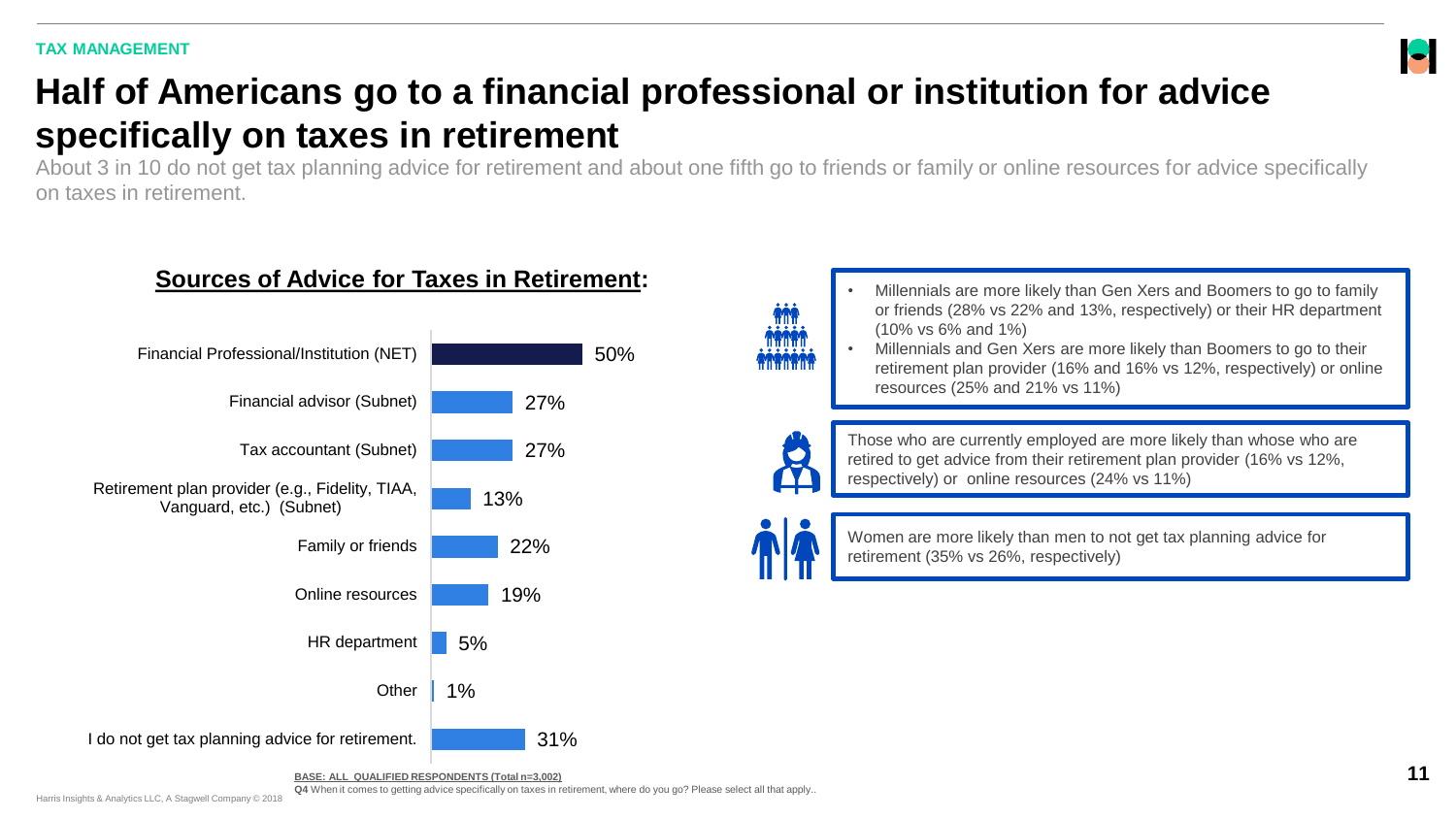

## **Two thirds of American adults think it's more important to minimize taxes now than in retirement, but half would switch financial professionals to one who could help them plan for taxes in retirement**

A slight majority agree they know how to leverage taxable, tax-deferred, and tax-free accounts when thinking about taxes in retirement.

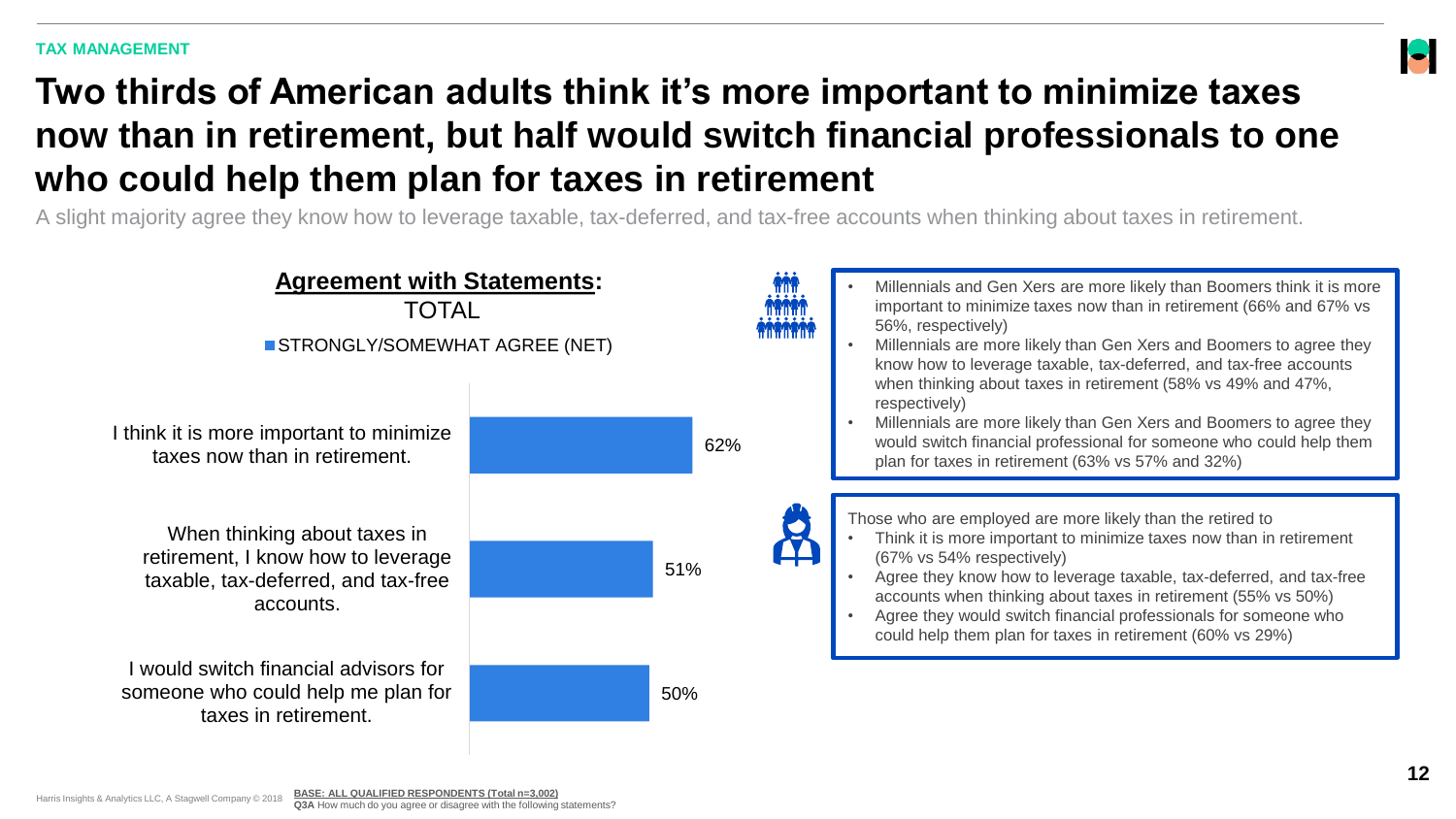

## **Most American adults rarely consider/considered the taxes they will pay in retirement and are confident they know how much taxes will impact their spending in retirement**

About two fifths of retirees agree they wish they would have had a better prepared for paying taxes in retirement and about a third of retirees are terrified of what tax rates during their retirement will do to their retirement income.